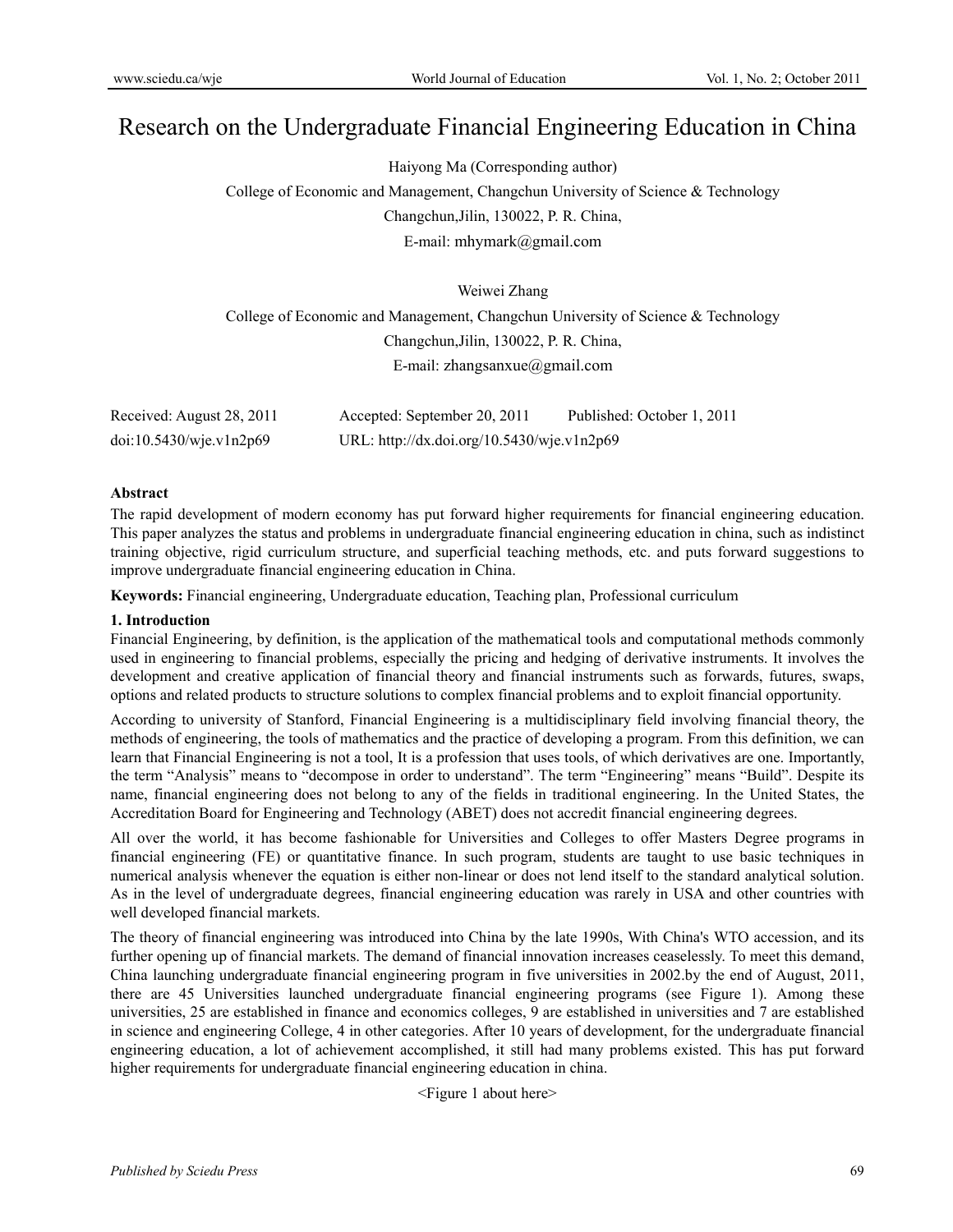# **2. Current Status of Undergraduate Financial engineering Education in China**

## *2.1 Current status of training objectives*

In Chinese universities, every bachelor's program has its specific training objectives. For example, Renmin University of China emphasizes "training high-level financial professionals with good moral training, a solid theoretical foundation, excellent professional ability, with fluent English and high-level computer skills." The training objective of Shanghai University of finance and economics(SHUFE) is "requiring students to have the basic theory of financial engineering, particularly international finance, and have the knowledge and capacity of handling banking, securities, investment and insurance business, familiar with the financial policies and regulations of china and the abroad, and understand theory frontier and developments of finance, requiring outstanding foreign language skills and computer skills, and requiring students to be competent for variety work of domestic and foreign banks, securities, investment, insurance and other financial management and business." Xiamen University requires students to "possess perfect knowledge of finance, economic, and management, integrate theory with practice, and have the ability of analyzing problems and solving problems. Students must master a foreign language, and be able to skillfully make use of computer.

In summary, despite the different training objectives, there is still similarity: emphasizing a solid theoretical knowledge of finance, emphasizing practical business skills, and generally stressing the importance of foreign language and computer use.

## *2.2 Current status of training scheme*

Make specific training scheme is an important step in the implementation of training objectives. Chinese universities generally emphasize training scheme, especially curriculum design.

For example, In Changchun University of science and technology (CUST), every undergraduate student who is major in financial engineering must study same courses in the first two years. In the latter two years it is time to enter professional field according to the needs of society, score and individual voluntary. General Education courses of CUST include politics, calculus, linear algebra, computer, whose credit ratio is 33.29% and credit ratio of specialized course, is 19.67%. Specialized selective courses are classified into securities investment and financial analysis, personnel finance, whose credit ratio is 20.2%.

Skills and general education courses of Dongbei University of finance and economics (DUFE) mainly consist of English, politics, history, computer, physical education and mathematics, whose credit ratio is 40%. Credit ratio of specialized courses is 20%. Skills and general education courses are arranged up to 1162 hours, and specialized courses are arranged for 806 hours.

In summary, training scheme of undergraduate financial engineering education may be different, but the design of the curriculum of general education courses is generally regarded as an important part, and the credit ratio of general education courses is generally high. Most university can arrange specialized courses and elective courses changing with the times dynamically. All universities pay attention to strengthen the business skills training and opportunities for social practice. Some universities divide four years into basic stage and sub-professional learning phase. Every student must study same courses in the basic stage. In the sub-professional learning phase it is time to enter different professional field according to the needs of society, score and individual voluntary.

# *2.3 Current status of specialized curriculum*

Our universities generally pay attention to the arrangements of prerequisite course to ensure the systematic knowledge. For example, before studying Money and Banking, students are required to study the basic economic courses such as Microeconomics, Macroeconomics, before studying Portfolio management, students are required to study the basic financial courses such as Corporate finance, Financial market, Derivatives and so on, so that students can understand and grasp the advanced courses.

Specialized courses of Chinese universities are similar. Economics, Corporate finance, International Finance, financial market, Money and Banking and other basic financial courses are included in the scope of specialized courses.

Specialized elective courses are various. Basically, every university can arrange appropriate elective courses according to the social needs and teacher's expertise. Financial engineering, Portfolio management, financial risk management, financial derivatives, financial economics and other directions are involved to some extent to meet students' different pursuit.

#### *2.4 Current status of teaching methods*

With the improvement of university facilities, Multimedia teaching has becomes popular. Multimedia teaching can make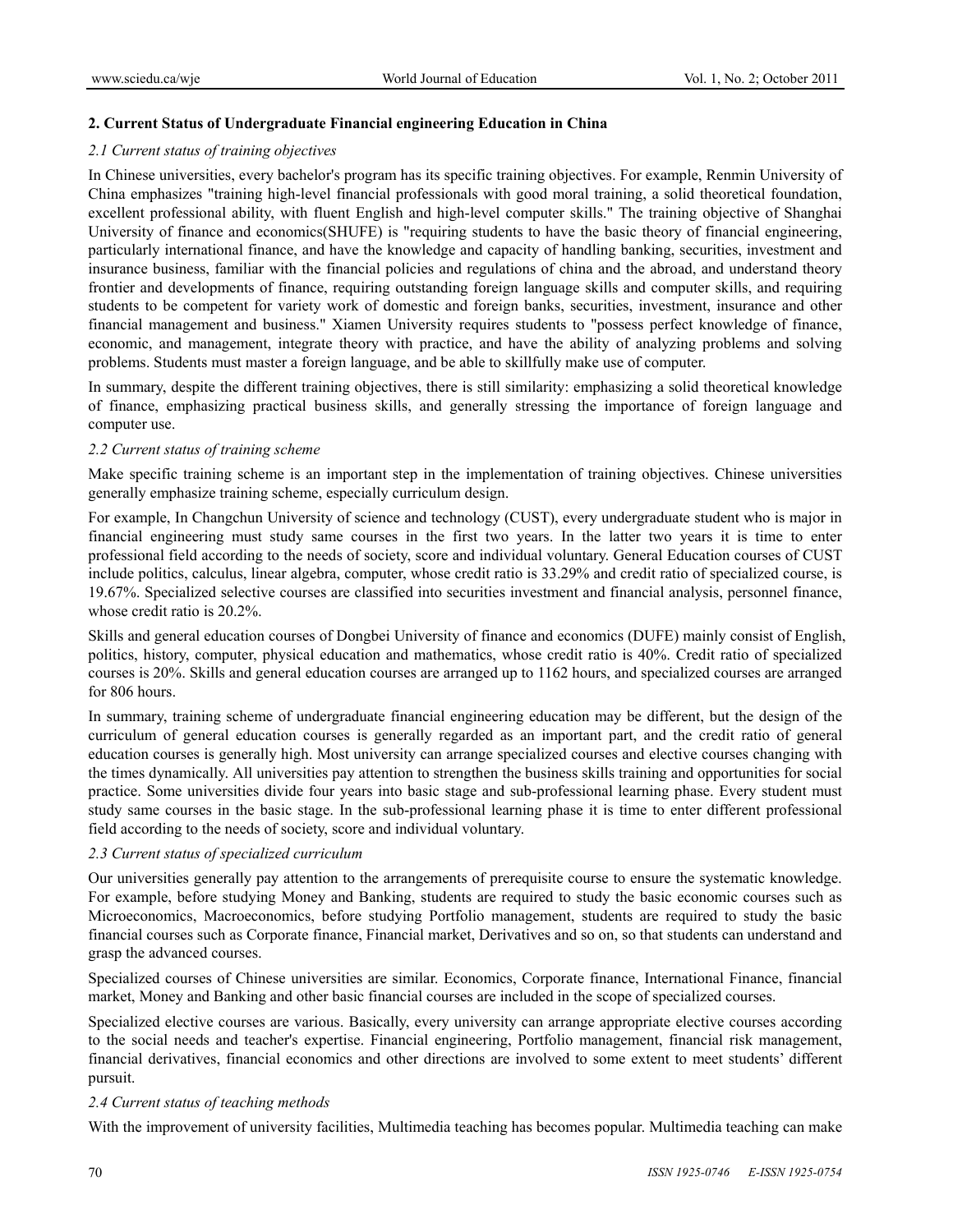the class easily understood, which improves the teaching effect. Multimedia teaching network has been widely used in colleges and universities, whereas classroom teaching still remains the foundational form. PPT teaching is well received by teachers because of vivid illustrations, more information and distinctive personality characteristics, especially for financial courses, which is more obvious.

At present, Chinese universities all promote case teaching method. Many teachers have used case teaching method in undergraduate financial engineering education, and have received good results. In addition, discussing mode of Case Teaching Method in the classroom not only benefits students, but also allows teachers themselves to be able to obtain some apperception and improvement in the discussion.

With the economic and financial globalization, According to the suggestion of China's Ministry of Education, The universities are required to offer  $5\% - 10\%$  bilingual courses which are based on importing original textbook and improving level of teachers ,especially for those majors such as Finance, biology and so forth. Some universities adopt bilingual teaching in the courses of deeper level of internationalization in financial engineering course, such as Financial derivatives, International Settlement, International finance and Portfolio management.etc.

# **3. Problems of Undergraduate Financial Engineering Education in China**

# *3.1 Training objectives positioning is not clearly defined*

At present, most universities still strive merely for quantity of programs launched, at the expense of quality. When a new undergraduate financial engineering program is launched, the Training objective is lacked theoretical study and analysis. And its training area is positioned too broad and ambiguous to abide by. There is little difference between training schemes of Finance, Investment, and Insurance Professional. Some are just copy from the training schemes of these related specialties; they just replace the name of finance with financial engineering.

# *3.2 Curriculum structure need to be improved*

Firstly, the designing of curriculum tends to be rigid. Compared with the fast development of society, specialized courses in undergraduate financial engineering programs cannot be adjusted flexibly, Once determined, most universities' training scheme never changed, the phenomenon of 'designing courses to accommodate some lecturer' or 'not designing courses without suitable lectures' are very popular. For example, for those universities of science and engineering, they can set some courses in mathematics in their undergraduate financial engineering programs, such as mathematical analysis, real analysis, complex variables, differential equation, and stochastic process. But for those universities of the art, the requirements for mathematics are no difference from those for the non-financial engineering majors in economics department; usually only three courses of calculus, linear algebra, Probability theory and mathematical Statistics are opened. And this made the students face too many difficulties in the process of making a deep study in the specialized courses.

Secondly, too much duplicate content of specialized courses in undergraduate financial engineering programs. Finance is the core of modern economy, which has penetrated all aspects of economic life, so that there would always be some duplicate content among financial courses. In some universities, specialized courses system is irrationally designed due to lack of co-ordination, For example, the knowledge of debt valuation, which was taught in fixed income, investment, financial market, corporate finance, and other financial courses. All these lead to unnecessary duplication of knowledge, and results in hours waste.

# *3.3 Teaching methods are superficial*

Firstly, Financial Engineering Case Teaching Method faces more challenges in Chinese universities. Either for students or their teachers, solid theories foundation is necessary for Case Teaching Method. More important, Financial Engineering cases are often provided with complex backgrounds, cases are often related to politics, economy, culture, system and law, even aspects of society with quite complex background. In addition to basics knowledge related to Financial Engineering, all knowledge above must be somewhat mastered. As application of Financial Engineering of China has just started, even in work of practical sectors, financial system is still subject to strict control, financial market is still immature, there is little opportunity to involve in application of Financial Engineering, but practice opportunities are more lack of in universities.

Secondly, not all the multimedia teaching behavioral are adequate. Some teachers only copy the contents of books without any chart and their own summary and conclusion in their PPT slides. Some lectures are reluctant to renew their slides. Some teachers just read PPT directly to students for convenience. All those weaken the effect of multimedia teaching.

Thirdly, bilingual teaching behavioral in undergraduate financial engineering education need to be strengthened. It needs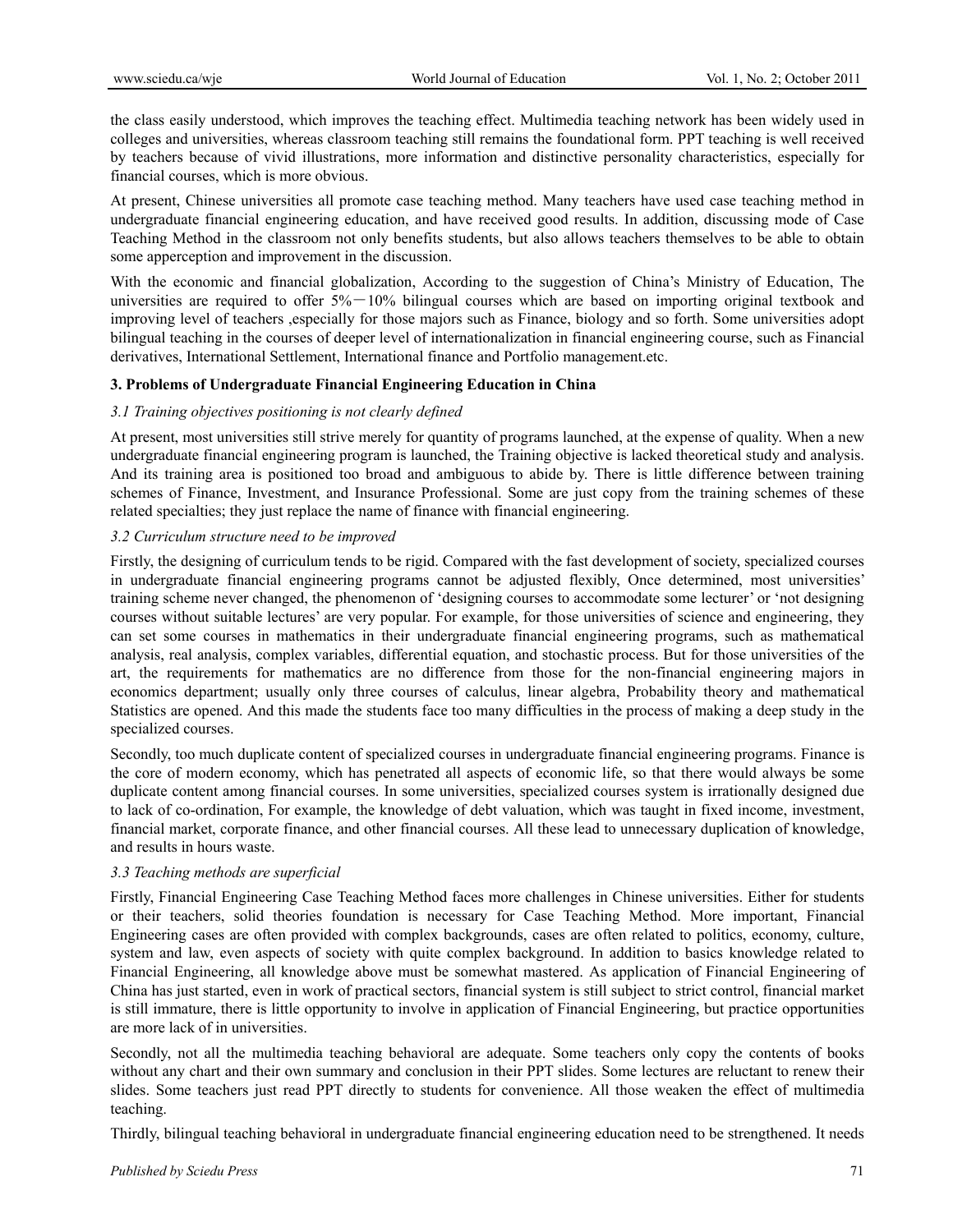excellent bilingual teachers, especially for those lectures who are both familiar with the financial engineering and good at English. But most of Chinese universities are short of qualified professional teachers with great English level, which limits the effect of bilingual teaching in undergraduate financial engineering education. For now, most of those bilingual teaching turn into a 'To teach the same financial engineering courses twice using English and Chinese', which results in time-wasting.

# **4. Proposals to Improve Undergraduate Financial Engineering Education in China**

# *4.1 Changing training objective*

Since entering 21st century, the location of undergraduate financial engineering education's training objective have made major strategic adjustment, The mode for cultivating the talent in university have changed from specified and knowledge mode to the quality, liberal and application mode.(yang zhijian,2004).

Therefore, the training objectives of undergraduate financial engineering education should focus on two aspects: First, make systematical academic training, lay a deep foundation and broad extension of professional knowledge, attaching importance to rationales, skills in mathematics, economics, and financial theory. Second, the students should be proficient and skillful in using instruments of Mathematical model, software programming, and financial knowledge, use a combination of the options of financial instruments to analyze and solve financial problems.

# *4.2 Perfecting curriculum structure*

In this regard, the curriculum system setting of undergraduate financial engineering education should focus on these aspects: firstly, to increase the breadth and depth of courses for mathematics, In addition to the traditional mathematics courses for economics major students ,the students should also required to learn real analysis, mathematical analysis , complex variables, differential equation, and stochastic process.etc. Secondly, to strengthen the students' ability of information processing and its application, to cultivate the students' ability of financial modeling and ability of using computers to conduct financial data Analysis. Thirdly, according to the Ministry of Education of China, in order to cultivate the students' ability of international financial analysis, at least 4-6 specialized courses should be taught in bilingual teaching means in undergraduate financial engineering programs, the lecturer should use original foreign textbooks (mainly in English) and lessons should be taught in both English and Chinese.

Beyond that, universities should usually adjust the curriculums according to the needs of social development. Strengthen the co-ordination of professional curriculum design and enhance the communication of the teaching focus among teachers to avoid duplication of content.

# *4.3 Attaching importance to teaching methods*

As an undergraduate major category of Finance, the curriculum design of financial engineering should cultivate composite, comprehensive and application-oriented talents to play relevant roles in financial practice activity. Teachers must pay attention to guide students to carry out discussions around the Financial Engineering. Appropriate financial engineering cases must be selected and established an abundant case bank gradually, which is the basis of case teaching method. For now, in the well developed capital market of those western countries, a number of Financial Engineering cases have been prepared, part of them can be apply to China's financial practice activity.

In recent years, China has launched a number of financial derivatives such as ABS , stock index futures and Exchange traded funds as well as asset securitization, while the convertible bond and executive stock option, etc., has been launched for years. All of those are very good cases of application of Financial Engineering in China. These applications of Financial Engineering in China must be paid close attention to and case bank of financial engineering must be established in China's leading financial education institution.